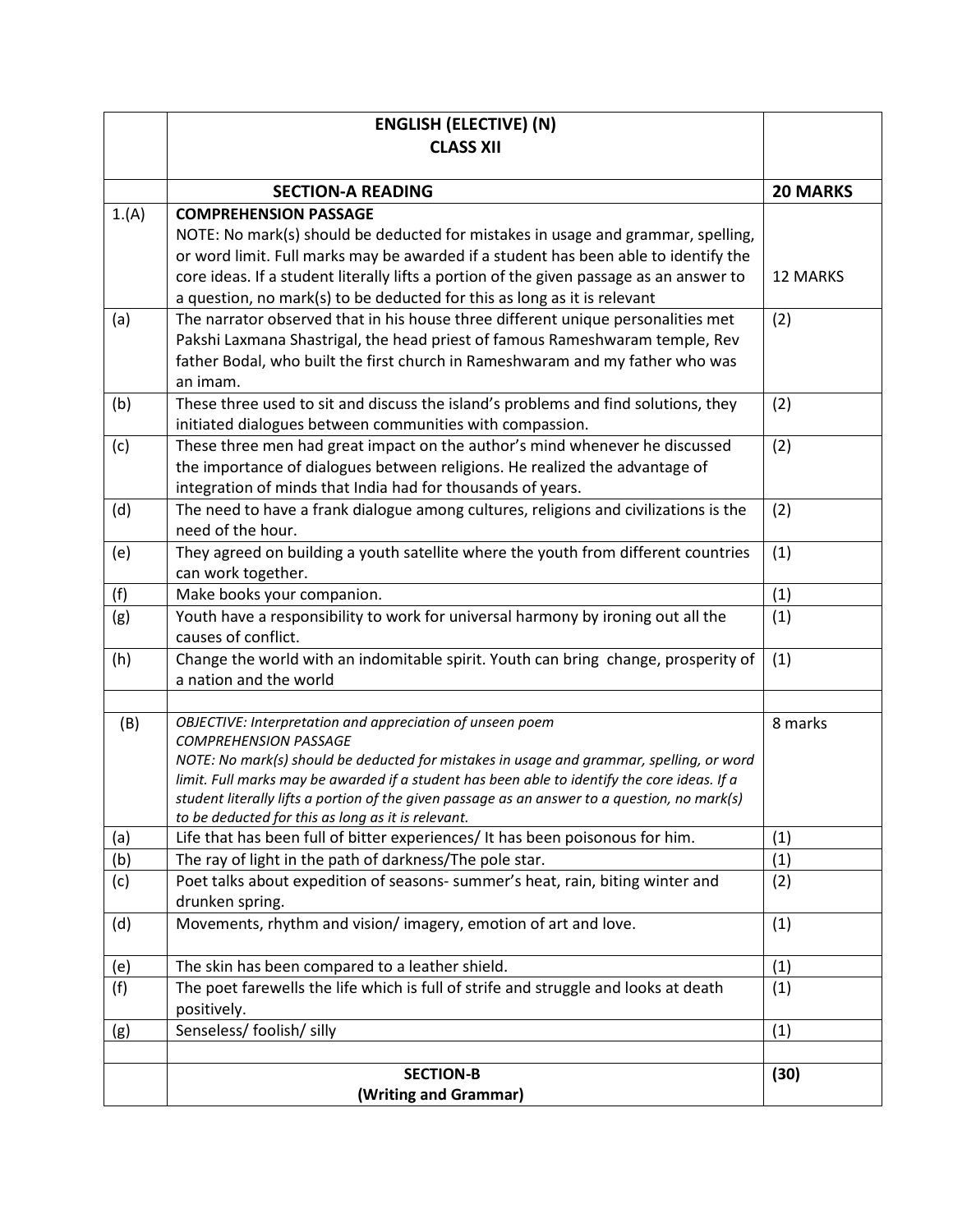| 2. (a) |                                                                          |          |
|--------|--------------------------------------------------------------------------|----------|
| (i)    | Speech                                                                   |          |
|        |                                                                          |          |
|        | Word limit: 80-120 words                                                 | 5 marks  |
|        | - Greeting and thanking 1/2+1/2= 1 mark                                  |          |
|        | - Content and logical development of thought 3 marks                     |          |
|        | - Expression and style 1 mark                                            |          |
|        | SELF DISCIPLINE IN STUDENT'S LIFE                                        |          |
|        | <b>SUGGESTED VALUE POINTS</b>                                            |          |
|        | -Discipline is important in every walk of life.                          |          |
|        | -Self-discipline is a habit                                              |          |
|        | -Student should exercise it essentially                                  |          |
|        | -Regular studies, following time table                                   |          |
|        | -To achieve desired results it is a must.                                |          |
|        | -Effective, well behaved personality                                     |          |
|        | -Inculcates good habits and trains to handle pressure                    |          |
|        | -any other relevant point                                                |          |
| (ii)   | <b>Article</b>                                                           |          |
|        | Word limit: 80-120 words                                                 |          |
|        | - Format (Title and Writer's name) 1 mark                                | 5 marks  |
|        |                                                                          |          |
|        | - Content and logical development of thoughts/ideas 3 marks              |          |
|        | - Expression and style 1 mark                                            |          |
|        |                                                                          |          |
|        | <b>CLEANLINESS IS A HABIT REFLECTED BY THE CITY</b>                      |          |
|        | <b>SUGGESTED VALUE POINTS</b>                                            |          |
|        | -Cleanliness is very important                                           |          |
|        | -Every city has its own culture                                          |          |
|        | -A clean city reflects the habits of its citizens                        |          |
|        | -Need to keep surroundings clean                                         |          |
|        | -To stop diseases from spreading                                         |          |
|        | -Promotion of tourism                                                    |          |
|        | -Clean city tells character of its citizens                              |          |
|        | -any other relevant point                                                |          |
|        |                                                                          |          |
| (b)    | <b>ARTICLE</b>                                                           | 10 Marks |
|        |                                                                          |          |
|        | Word limit: 150-200 words                                                |          |
|        | - Format: Title and Name 1 mark                                          |          |
|        | - Content 4 marks                                                        |          |
|        | - Expression 5 marks                                                     |          |
|        | Grammatical accuracy, appropriate words and correct spelling [2 1/2]     |          |
|        | Coherence and relevance of ideas and appropriate style $[2 \frac{1}{2}]$ |          |
|        |                                                                          |          |
|        | <b>BEGGARY A STIGMA ON SOCIETY</b>                                       |          |
|        | <b>SUGGESTED VALUE POINTS</b>                                            |          |
|        | -a common sight                                                          |          |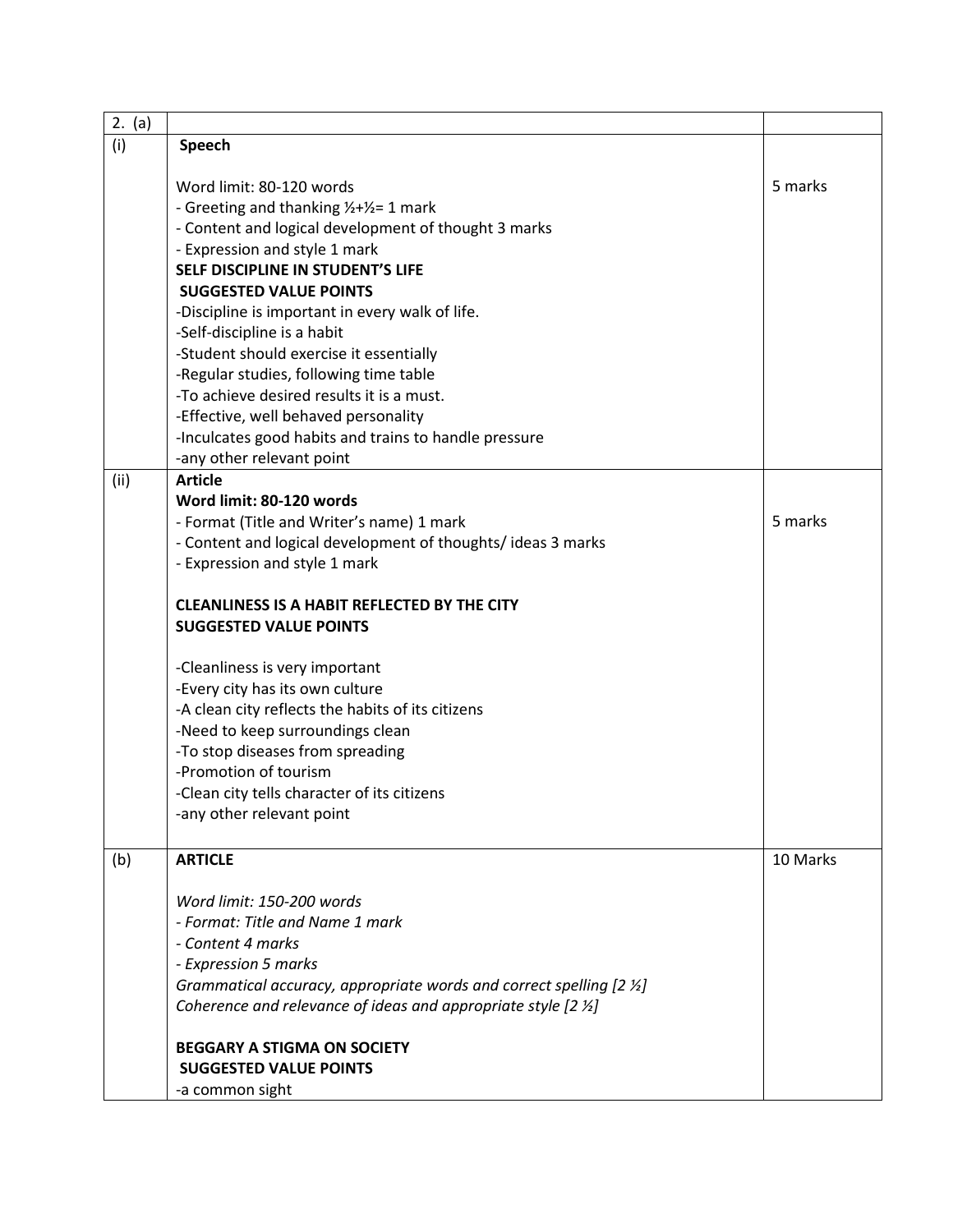|       | -beggars deprived of basic human rights.                                        |                 |
|-------|---------------------------------------------------------------------------------|-----------------|
|       | -small children thrust into this.                                               |                 |
|       | -anti-social elements involved in this trade.                                   |                 |
|       | -NGO's involvement is must                                                      |                 |
|       | -any other relevant point                                                       |                 |
|       |                                                                                 |                 |
|       | <b>OR</b><br><b>DEBATE</b>                                                      |                 |
|       |                                                                                 |                 |
|       | Word limit: 150-200 words                                                       |                 |
|       | - Format: Greeting and thanking, introduction 1 mark                            | 10 marks        |
|       | - Content 4 marks                                                               |                 |
|       | - Expression 5 marks                                                            |                 |
|       | Grammatical accuracy, appropriate words and correct spelling [2 1/2]            |                 |
|       | Coherence and relevance of ideas and appropriate style $[2 \frac{1}{2}]$        |                 |
|       | MOBILES SHOULD BE ALLOWED IN EDUCATIONAL INSTITUTE                              |                 |
|       | <b>SUGGESTED VALUE POINTS</b>                                                   |                 |
|       | <b>FAVOUR</b>                                                                   |                 |
|       | -Mobiles a necessity                                                            |                 |
|       | -Every information on mobile                                                    |                 |
|       | -For students who spend maximum time out of their home it is a source for       |                 |
|       | parents to be in touch                                                          |                 |
|       | -Can be used as a dictionary at hand                                            |                 |
|       | -any other relevant point                                                       |                 |
|       | <b>AGAINST</b>                                                                  |                 |
|       | -Has become a necessary evil                                                    |                 |
|       | -Distracts from studies                                                         |                 |
|       | -Institutes have a scheduled time table and public communication system in case |                 |
|       | of emergency                                                                    |                 |
|       | -Students can misuse it in the class                                            |                 |
|       | -any other relevant point                                                       |                 |
|       |                                                                                 |                 |
| 3     | (Applied Grammar)                                                               | (5)             |
| (a)   | <b>MISSING</b><br><b>WORD</b><br><b>WORD</b>                                    | $(1X5=5)$ marks |
|       |                                                                                 |                 |
|       | <b>Before</b><br>after<br>word                                                  |                 |
| (i)   | movies<br>have<br>a                                                             |                 |
| (ii)  | the<br>hours<br>in                                                              |                 |
| (iii) | when<br>they<br>and                                                             |                 |
| (iv)  | often<br>minds<br>are                                                           |                 |
| (v)   | remember<br>what<br>they                                                        |                 |
| (b)   | Narration                                                                       | (5)             |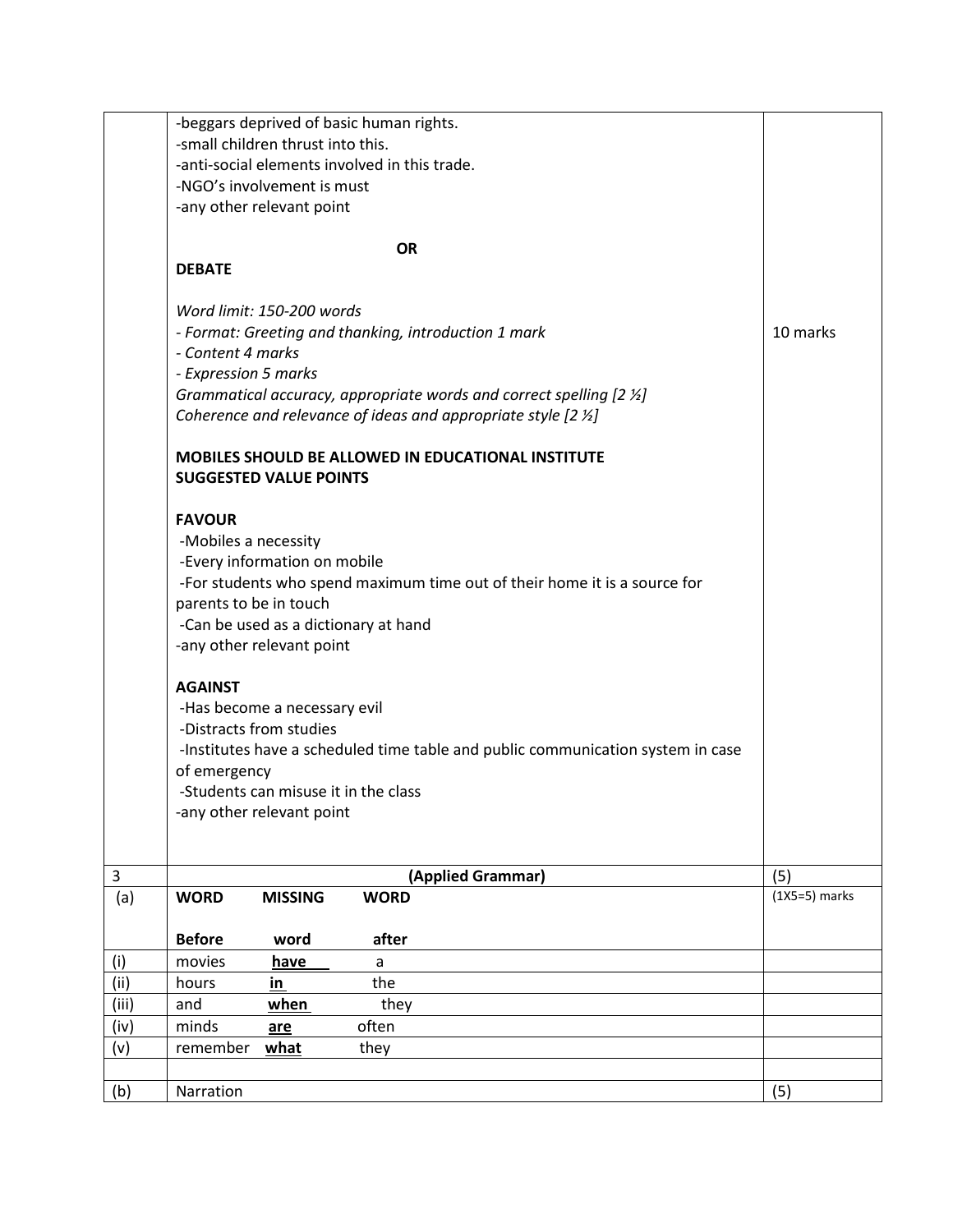|             | OBJECTIVE: To test the ability to report in indirect speech                                                               |                             |
|-------------|---------------------------------------------------------------------------------------------------------------------------|-----------------------------|
|             |                                                                                                                           |                             |
| (i)         | not to hand him over to the police                                                                                        | 1 mark                      |
| (ii)        | had forced him to become one                                                                                              | 1 mark                      |
| (iii)       | he had been left an orphan when he had been only four years old                                                           | 1 mark                      |
| (iv)        | he would promise not to steal again                                                                                       | 1 mark                      |
| (v)         | That he would not steal again                                                                                             | 1 mark                      |
|             | <b>SECTION-C</b>                                                                                                          | (30)                        |
|             | (Text for Detailed Study)                                                                                                 |                             |
|             | OBJECTIVE: To test comprehension, interpretation, appreciation, expression.                                               |                             |
| 4.(a)       |                                                                                                                           | (8)                         |
| $(I)$ (i)   | Frau Frieda. She was worried about the narrator when she dreamt about him and                                             | $(2)$ (1+1=2) mark          |
|             | came to warn him.                                                                                                         |                             |
| (ii)        | To leave Vienna immediately and shouldn't come there for next 5 years.                                                    | $(2)$ (1+1=2) mark          |
| (11)<br>(i) | He could revive the song sung by the damsel.                                                                              | $(2)$ (1+1=2) mark          |
| (ii)        | The deep delight of music would enable him to build the sunny dome in air.                                                | $(2)$ (1+1=2) mark          |
| $(III)$ (i) | Prakriti had been talking to her mother as she wanted to take help of the magic of                                        | $(2)(1+1=2)$ mark           |
|             | her mother.                                                                                                               |                             |
| (ii)        | Insults of being born in low castes. The heritage of birth had been a curse for her                                       | $(2)(1+1=2)$ mark           |
|             | Any two                                                                                                                   |                             |
| (b)         | OBJECTIVE: To test appreciation, interpretation, fluency, coherence                                                       | (10)                        |
|             | Word limit: 80-120 words each                                                                                             |                             |
| (i)         | Tao Ying bought two tickets to purchase self-esteem of her child and no mother                                            | Content-3                   |
|             | can resist an opportunity to make her son happy. However poor, she would never                                            | Expression-2<br>$= 5$ marks |
|             | have allowed herself to lose face in front of her own son.                                                                |                             |
| (ii)        | Two shadows of lovers in morning, during noon it get reduced, disguised. Shadows                                          | Content-3                   |
|             | grow longer all the day. He seems to be addressing his beloved through this                                               | Expression-2<br>$= 5$ marks |
|             | concept of love.                                                                                                          |                             |
| (iii)       | We find Manjula talking about her sister Malini who had been ill in drama.                                                | Content-3<br>Expression-2   |
|             | Manjula's love for her sister, her defense is everywhere. Malini was confined to                                          | $= 5$ marks                 |
|             | wheelchair but was attractive, vivacious girl, more intelligent than Manjula. Never                                       |                             |
|             | asked for anything. She read up herself history, philosophy, anatomy, loved by all.                                       |                             |
|             | Wanted no sacrifice, no compromise.                                                                                       |                             |
|             | Any two                                                                                                                   |                             |
| (c)         | OBJECTIVE : To test global comprehension                                                                                  | (12)                        |
|             | Word limit: $120 - 150$ words                                                                                             | Content-4                   |
| (i)         | Frank was a very kind and open hearted man. A sailor came for holiday, had an                                             | Expression-2                |
|             | affair with Eveline, took her out to theatre. They spend time together.                                                   | $= 6$ marks                 |
|             | Eveline's father came to know about it and had forbidden her to meet him. 'I know                                         |                             |
|             | these sailor chaps' her father said. He had a quarrel with Frank                                                          | Content-4                   |
| (ii)        | The novelist in future will realize the importance of reflection. There is not one                                        | Expression-2                |
|             | reflection but an almost infinite number, those are the depths, they will explore,                                        | $= 6$ marks                 |
|             | phantoms will pursue, leaving the description of realities more and more out of                                           |                             |
|             | their stories, taking knowledge of it for granted.                                                                        | Content-4                   |
| (iii)       | Right and wrong is an instinct but an instinct of the whole consciousness in a man,<br>bodily, mental, spiritual at once. | Expression-2                |
|             |                                                                                                                           | $= 6$ marks                 |
|             | In a novel all things are given full play. We realize that life itself and not inert                                      |                             |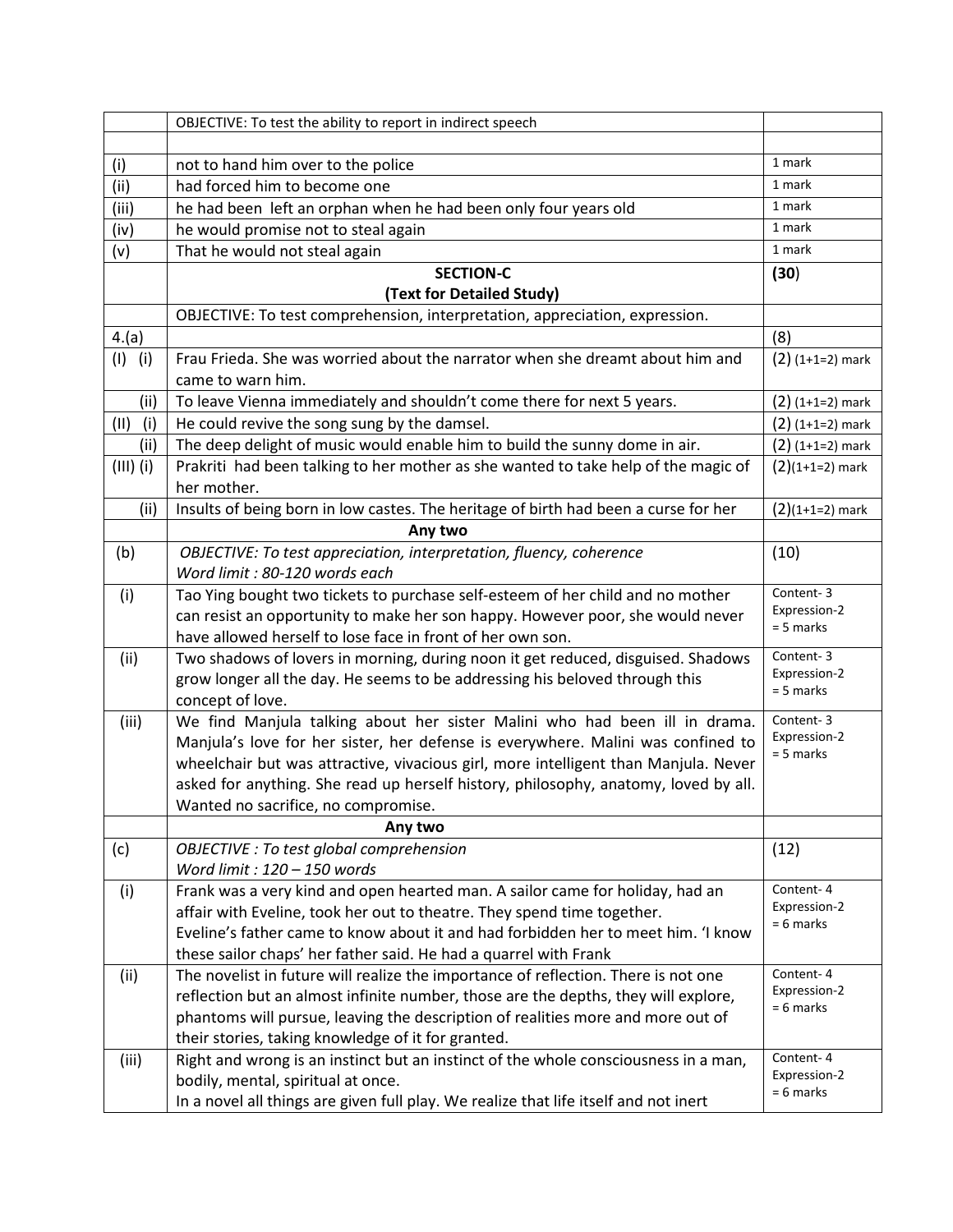|        | safety, is the reason for living. Out of the full play of all things emerges the only    |                             |
|--------|------------------------------------------------------------------------------------------|-----------------------------|
|        | thing that is anything, the wholeness of a man, the wholeness of a woman, men            |                             |
|        | alive, and live woman.                                                                   |                             |
|        |                                                                                          |                             |
|        | <b>SECTION-D</b>                                                                         | $(20$ marks)                |
|        | (Fiction)                                                                                |                             |
|        | <b>OBJECTIVE: Seeking comments and interpretation</b>                                    |                             |
|        | Word limit: $80 - 120$ words                                                             |                             |
|        | Attempt either Q.5 or Q.6                                                                |                             |
|        | Any two                                                                                  |                             |
| 5.(a)  |                                                                                          | (10)                        |
| (i)    | Tiger considered human beings as cruel, insensitive, harsh and selfish. He was           | Content-3                   |
|        | tortured by Captain, starved and made to do tricks.                                      | Expression-2<br>$= 5$ marks |
| (ii)   | The circus ringmaster trapped the tiger, the Captain- the trainer vows to make the       | Content-3                   |
|        | tiger a star attraction in the circus. Inflicts tortures, starves him. Relation with his | Expression-2<br>$= 5$ marks |
|        | wife-quarrels.                                                                           |                             |
| (iii)  | Tiger second time recaptured by an ascetic /monk who comes to rescue the town            | Content-3                   |
|        | Controls the tiger through his mystical power, sparkling eyes, and spiritual             | Expression-2                |
|        | discussions with the tiger, philosophical discourses, amazed at the tiger's              | $= 5$ marks                 |
|        | philosophies.                                                                            |                             |
|        | Any one                                                                                  |                             |
| (b)    | OBJECTIVE: Appreciation of character, event, episodes etc.                               | (10)                        |
|        | Word limit: 150 - 200 words                                                              |                             |
| (i)    | Old tiger remembers his mother and siblings, ferocious tiger moved, hunted               | Content-6                   |
|        | independently, litter with tigress, old toothless now.                                   | Expression-4                |
|        | Indian jungle family hunted by poachers, decided to revenge, attack<br>Near              | $= 10$ marks                |
|        | livestock, caught by ringmaster, treated roughly by captain, malnourished and            |                             |
|        | underfed. Made to fear the chair by constant canning and whipping, tamed by the          |                             |
|        | hermit philosophical discourses.                                                         |                             |
| (iii)  | Madhusadhan a cine director demanded an unusual performance of Raja, desired             | Content-6                   |
|        | to produce a film with Raja as key figure, Raja was supposed to tuck his tail            | Expression-4                |
|        | between his legs and walk. When compelled by captain to do it Raja's patience            | $= 10$ marks                |
|        | crossed its limit, he warned at first but captain did not pursue. Raja raised his paw    |                             |
|        | to ward off captain's attack on him with a whip. It happened to be a fatal blow. The     |                             |
|        | captain's story came to an end as the blow caught captain under his chin and tore        |                             |
|        | off his head.                                                                            |                             |
|        | <b>Any Two</b>                                                                           |                             |
| 6. (a) | OBJECTIVE: Seeking comments, interpretation, appreciation of episodes,                   | $5+5=10$                    |
|        | interpersonal relationship.                                                              | Content-6                   |
|        | Word limit: $80 - 120$ words                                                             | Expression-4                |
| (i)    | Madan Lal a Man from North reads the manuscript, got impressed, agrees to                | $= 10$ marks<br>Content-3   |
|        | publish it on a 50:50 partnership basis. The book at once become popular, sells like     | Expression-2                |
|        | a hot cake Margayya hits a fortune.                                                      | $= 5$ marks                 |
| (ii)   | Margayya shows his horoscope to an astrologer and is assured that good times will        | Content-3                   |
|        | come if he offers puja to Laxmi, The Goddess of wealth. The puja is done for 40          | Expression-2                |
|        | days, with ash from a Red Lotus and ghee made of milk from a grey cow. He goes           | = 5 marks                   |
|        |                                                                                          |                             |